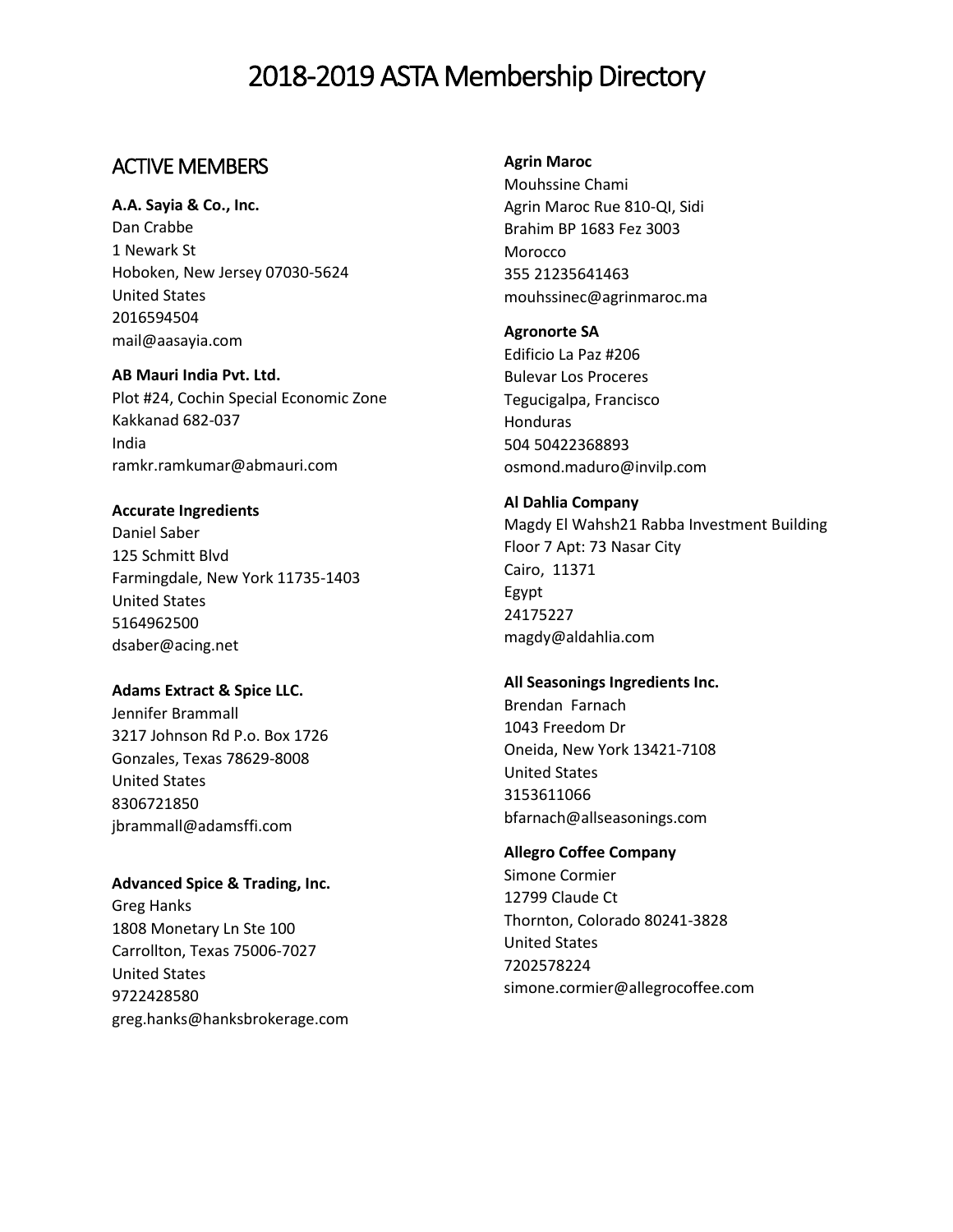## **Altuntas Baharat**

Mehmet Altuntas Bozburun Mah. Bozburun Caddesi Denizili Denizili 9/A Merkezefendi 20000 Turkey 90 5322334142 mehmetaltuntas@altuntas.com.tr

#### **American Botanicals**

Don Stock 24750 Highway Ff Eolia, Missouri 63344 United States 573 485 2300 dstock@americanbotanicals.com

## **Archer Daniels Midland Co./ WILD Flavors, Inc.**

Kris DeMoss 1261 Pacific Ave Erlanger, Kentucky 41018-1260 United States kris.demoss@adm.com

## **Asenzya, Inc.**

Greg Gamble 7616 S 6th St P.o. Box 109 Oak Creek, Wisconsin 53154-2020 United States 4147648803 greg.gamble@asenzya.com

## **AVT McCormick Ingredients, Pvt., Ltd**

Sushama Srikandath Plot# 225/1A 5-7 Kaipoorikkara Marampilly PO, South Vazhakulam Aluva, Cochin, Kerala 683107 India 9895177511 sushama\_srikandath@avtspice.com

## **B&G Foods**

Martin Schoch 4 Gatehall Dr Parsippany, New Jersey 07054-4518 United States mschoch@BGfoods.com

## **BCFoods**

Mike Bray [256 Candera Ln](javascript:void(0);) [San Marcos, California 92069-3206](javascript:void(0);) [United States](javascript:void(0);) 707 547 1770 mike.bray@bcfoods.com

#### **BDS Natural Products**

David Solomon 1902 E Dominguez St Carson, California 90810-1002 United States 3107079977 dsolomon@bdsnatural.com

## **Belmar A.S.**

Nitsa Kapanciogullari Akdeniz Cad. 1/803 Pasaport Izmir, 35210 Turkey 2324836915 export@belmar.com.tr

## **Birlik AS**

Ahmet Kaynar Ankara Asfalti 21 KM NR 184 Kemelpasa Izmir 35730 Turkey 90 2324650790 ahmet@birlikas.com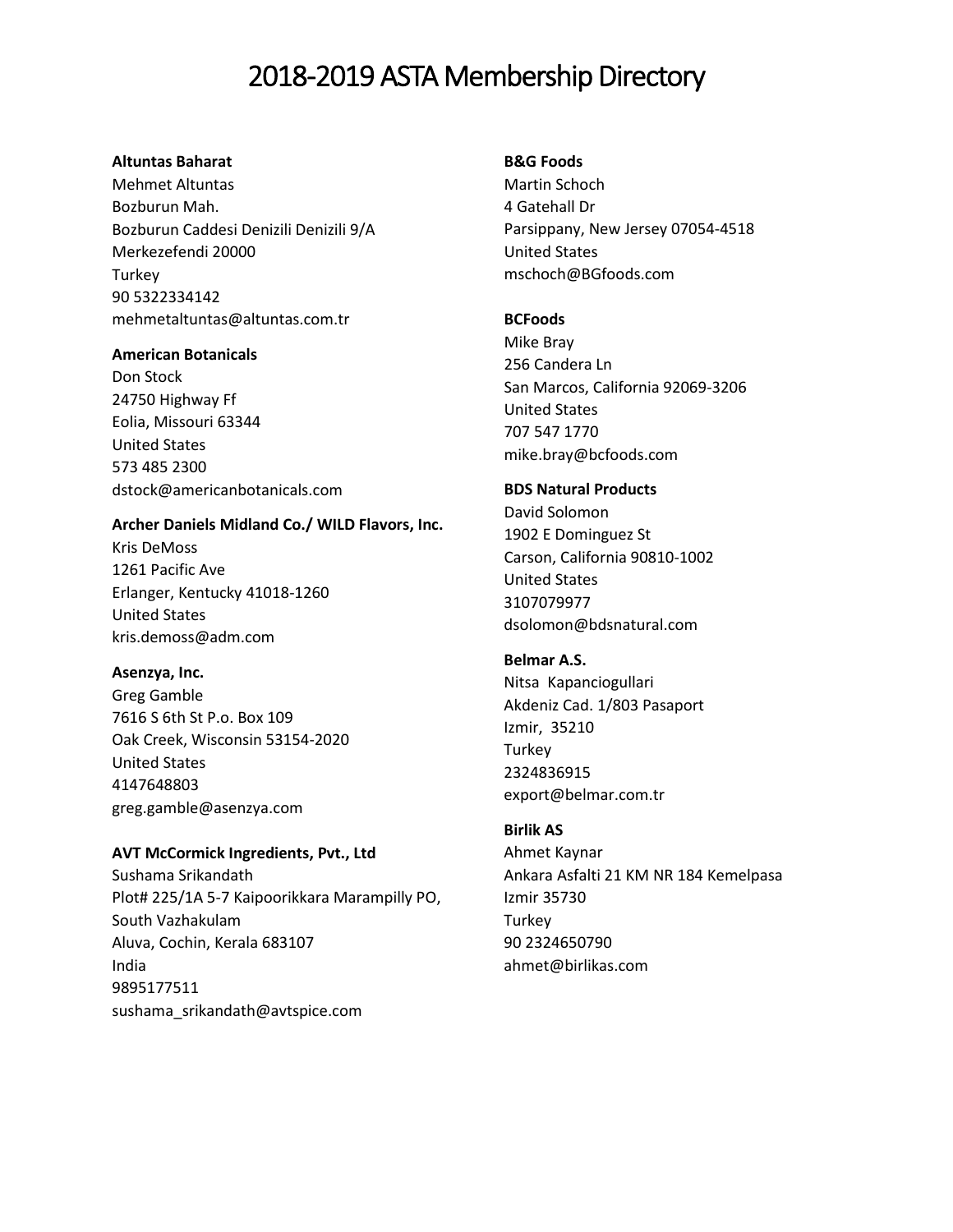#### **Bolner's Fiesta Products, Inc.**

Timothy Bolner 426 Menchaca St San Antonio, Texas 78207-1230 United States 2107346404 timbolner@fiestaspices.com

#### **BSA Inc.**

Marc Landry 6005 Couture Blvd. SAINT-LEONARD, Quebec H1P 3E1 Canada 5148522719 mlandry@bsa.ca

## **Buchanan Trading Inc.** Holly Buchanan 930 The East Mall 3rd Fl Toronto, Ontario M9B 6J9 Canada 4162322393 holly@buchanantrading.ca

**C.F. Sauer Company; The**

Russell Masters 2000 W Broad St Richmond, Virginia 23220-2000 United States 8642883211 rmasters@cfsauer.com

#### **Cafés La Virginia SA**

Vicente Rodriguez Juan Pablo II 1340 bis Rosario, Santa Fe S2006GZA Argentina 54 3414598113 vbrodriguez@lavirginia.com.ar

## **Cannamela Divisione Di Bonomelli S.R.I.**

Roger Clarke Ozzao Dell'Emilis Bologna, 40064 United States 4.41605E+11 roger.g.clarke@btinternet.com

#### **Castella Imports, Inc.**

Gina Berezny 60 Davids Dr Hauppauge, New York 11788-2041 United States 6312315500 gberezny@castella.com

## **Catz International B.V.**

Henk Moerman Post Office Box 180 Rotterdam, 3000 AD Netherlands 104113440 tropical@catz.nl

## **CBI**

Lisa Knight 507 Executive Campus Dr Ste 120 Westerville, Ohio 43082-9340 United States 4436100225 lknight@cbi-global.com

## **Cell Foods Inc.**

Gaspare Colletti 21a Aviation POINTE-CLAIRE, Quebec H9R 4Z2 Canada 5144288778 GColletti@cellfoods.com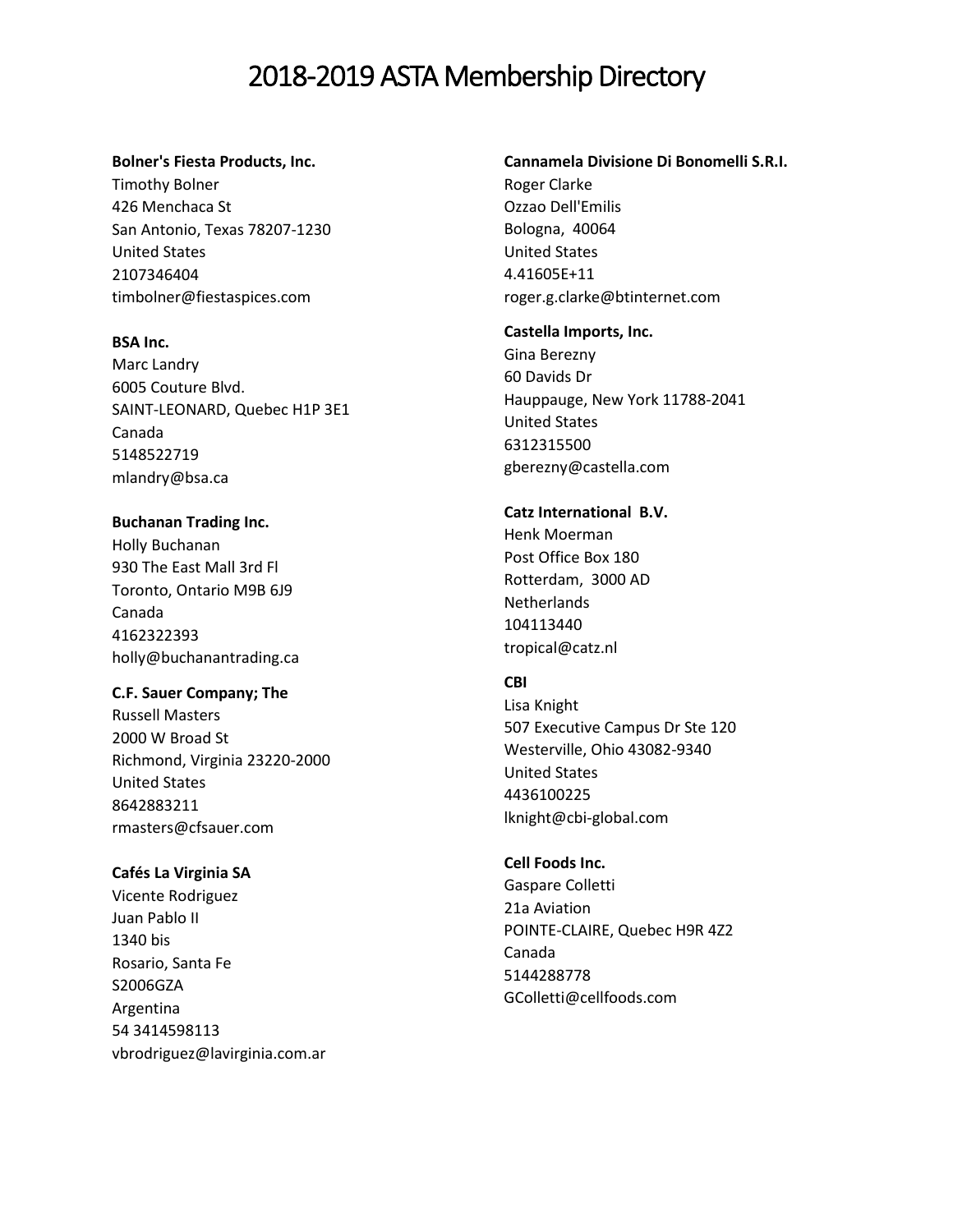#### **Champon & Yung, Inc.**

Jensen Yung 239 Route 22 East Green Brook, New Jersey 8812 United States 7329683800 sale@champonyung.com

## **Chesapeake Spice Co. LLC**

David Lessans 4613 Mercedes Dr Belcamp, Maryland 21017-1224 United States 4102726100 lessansd@cspice.net

## **CM Spice LLC**

Jerry Tombokan 5001 Hadley Rd S Plainfield, New Jersey 07080-1128 United States 9087555343 jerry@cmspice.com

## **Coreimex Representacoes Ltda.**

Juliano Camara Avenida Eusébio De Queiroz 2752 Sala: 07/C3 Eusébio, Ceará 61760-000 Brazil julianocamara@coreimex.com

**Culinary Farms, Inc.** Kirk Bewley 1244 E Beamer St Woodland, California 95776-6002 United States 9163753000 kbewley@culinaryfarms.com

## **Deep South Blenders, Inc.**

Jennifer Barron Po Box 752 Metairie, Louisiana 70004-0752 United States 5047333751 JBarron@deepsouthblenders.com

## **Deli Food Chili & Spice**

Elia Bermudez [6850 Mcnutt Rd](javascript:void(0);) [Anthony, New Mexico 88021-9241](javascript:void(0);) [United States](javascript:void(0);) eliz.bermudez@delifoodspice.cm

## **Diversified Foods & Seasonings**

Dwayne Eymard 1404 Greengate Drive Suite 300 Covington, Louisiana 70433 United States 9856093656 deymard@diversified-foods.com

## **Emporium Spice Company**

Johnny Walker [23208 SE H K Dodgen Loop](javascript:void(0);) [Temple, Texas 76504-8637](javascript:void(0);) [United States](javascript:void(0);) johnny@emporiumspice.com

## **Egintex Co.**

Sarah Younes 6, Talaat Harb STR. Alexandria, 12345 Egypt 2034864125 Sarah.younes@egintex.com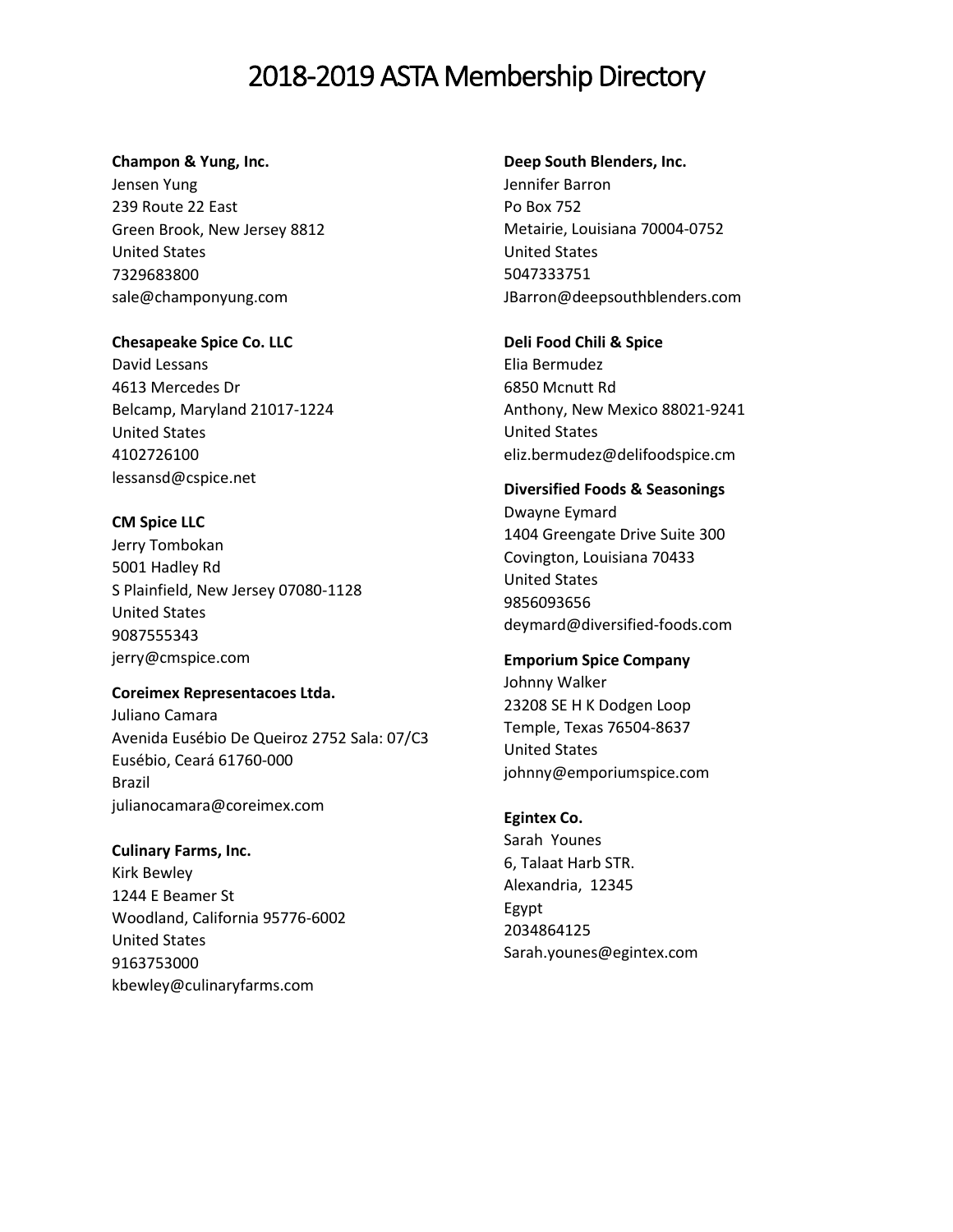## **FRIDAL**

Fouad Tarek Abou Bakr Area 13 Second Industrial Zone Giza, 12111 Egypt 25826247 r.kholy@fridalegypt.com

#### **Frontier Co-op**

Cole Daily 3021 78th St North Liberty, Iowa 52317 United States 3192485180 cole.daily@frontiercoop.com

**Fuchs North America/Fitco** Joseph Fuchs 9740 Reisterstown Rd Owings Mills, Maryland 21117-4120 United States 4435441285 jfuchs@fuchsnorthamerica.com

## **Gel Spice**

Marie Czok 48 Hook Rd Bayonne, New Jersey 07002-5007 United States gel\_spice\_marie@yahoo.com

**Givaudan Flavors Corp.**

Bob Antenucci 1199 Edison Dr Cincinnati, Ohio 45216-2265 United States 6305882226 bob.antenucci@givaudan.com

#### **Giza Seeds & Herbs SAE**

Mostafa Bedair [1 Dr. Abdu Sallam St.](javascript:void(0);) [Plot #1](javascript:void(0);) [First Industrial Zone, 6th of October 12581](javascript:void(0);) [Egypt](javascript:void(0);) 20 1222444182 mbedair@gizaseeds.com

## **Golden Hill Ingredients**

Marshall Eldred 2646 Frankfort Ave Louisville, Kentucky 40206-2572 United States 5023659919 meldred@ghingredients.com

## **G.P. De Silva Spices**

Sanjana De Silva [8531 Loch Lomond Dr](javascript:void(0);) [Pico Rivera, California 90660-2509](javascript:void(0);) [United States](javascript:void(0);) 562 40 72643 sajana@gpdesilvaspices.com

## **Griffith Foods**

Greg Metschke 512 Durham Dr Frankfort, Illinois 60423-9714 United States 3122031358 gmetschke@griffithfoods.com

### **Grupo Mexquitic, S.A. DE C.V.** Michael Abramson

Periferico Norte No. 1980 Fraccion LA Angostura San Luis Potosi, 78117 Mexico 3128767100 maabramson@maabramson.com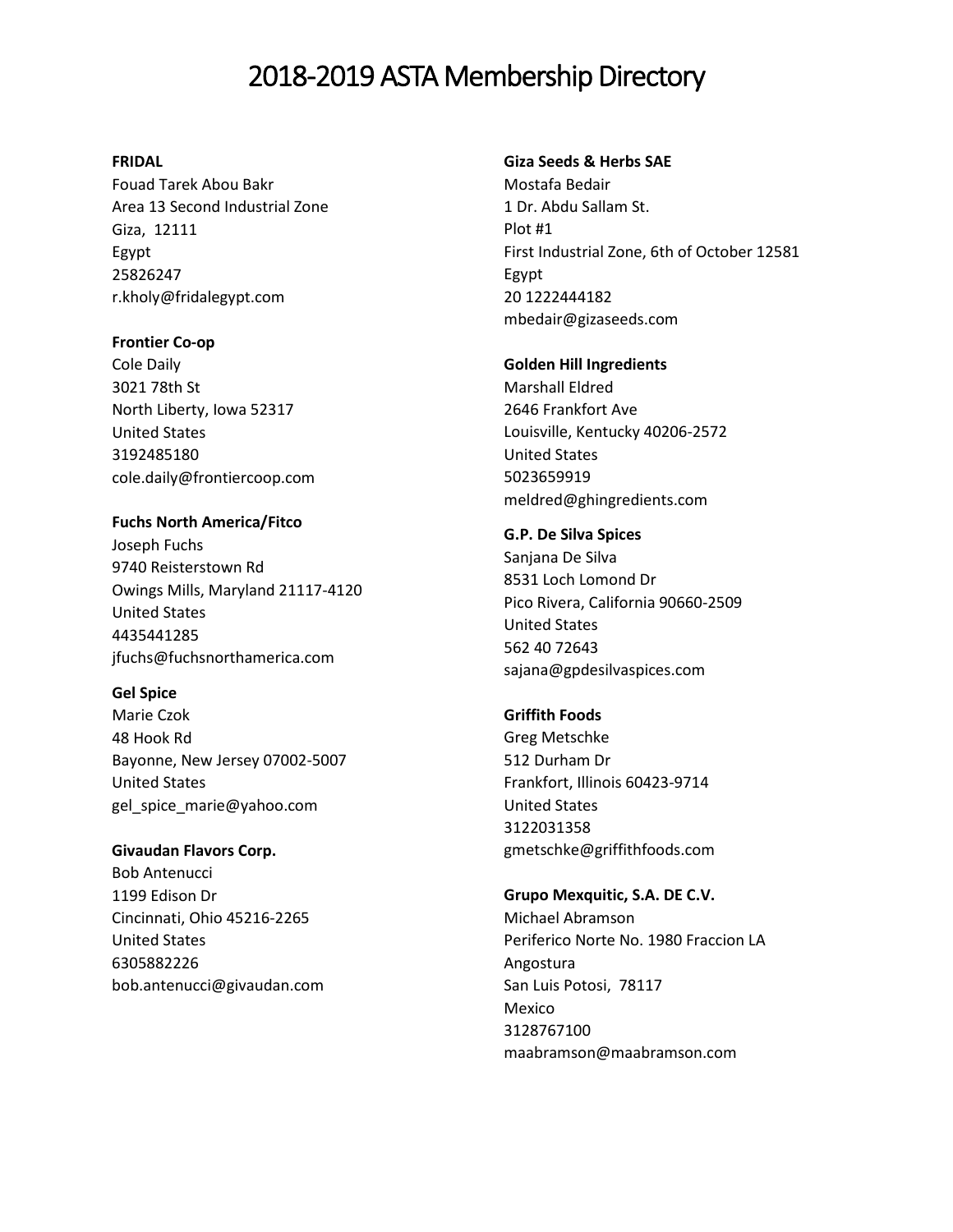#### **Harmoni International Spice Inc.**

Bob Costamagna 881 S Azusa Ave City Industry, California 91748-1028 United States 6263301550 Blpmagna@aol.com

**Harris Spice Co., Inc.**

Peter Shah 3110 E Miraloma Ave Anaheim, California 92806-1906 United States 7145071919 peter@harrisspice.com

**Herbo Spice, S.L.** Francisco Illan Romero Poligono Industrial Oeste Parcela 26/14-A, Apdo, 100 San Gines MURCIA, 30.169 Spain 968882873 francisco@herbospice.com

**Herbs Egypt**  Rabie Abbas

26th Faysal Giza Cairo , 12151 Egypt 233826086 rabie@herbsegypt.com

**High Quality Organics, Inc.** Raju Boligala 12101 Moya Blvd Reno, Nevada 89506-2600 United States rboligala@yahoo.com

**IBI LLC.**

Donald Ahrens 741 9th St S # Naples Naples, Florida 34102-6721 United States 8027346351 donahrens@mac.com

**Illes Seasonings & Flavors**

Rick Illes 2200 Luna Rd Ste 120 Carrollton, Texas 75006-6559 United States 2146891300 rilles@illesfoods.com

**Ingredientes Naturales Seleccionados S.L.** Venancio Hidalgo Finca La Almazara Santa Ana-Cartagena, Murcia 30319 Spain 968161500 venancio.hidalgo@ingrenat.com

**ITC Limited - ABD - Ltd.**  Nitin Thomas P.O. Box 317 G.T. Road Guntur, 52204 India

9676000977 nitin.thomas@itc.in

**International Flavor & Fragrances Inc.** Jean Deamond [150 Docks Corner Rd](javascript:void(0);) [Dayton, New Jersey 08810-1565](javascript:void(0);) [United States](javascript:void(0);) 732 274 6549 Jean.deamond@iff.com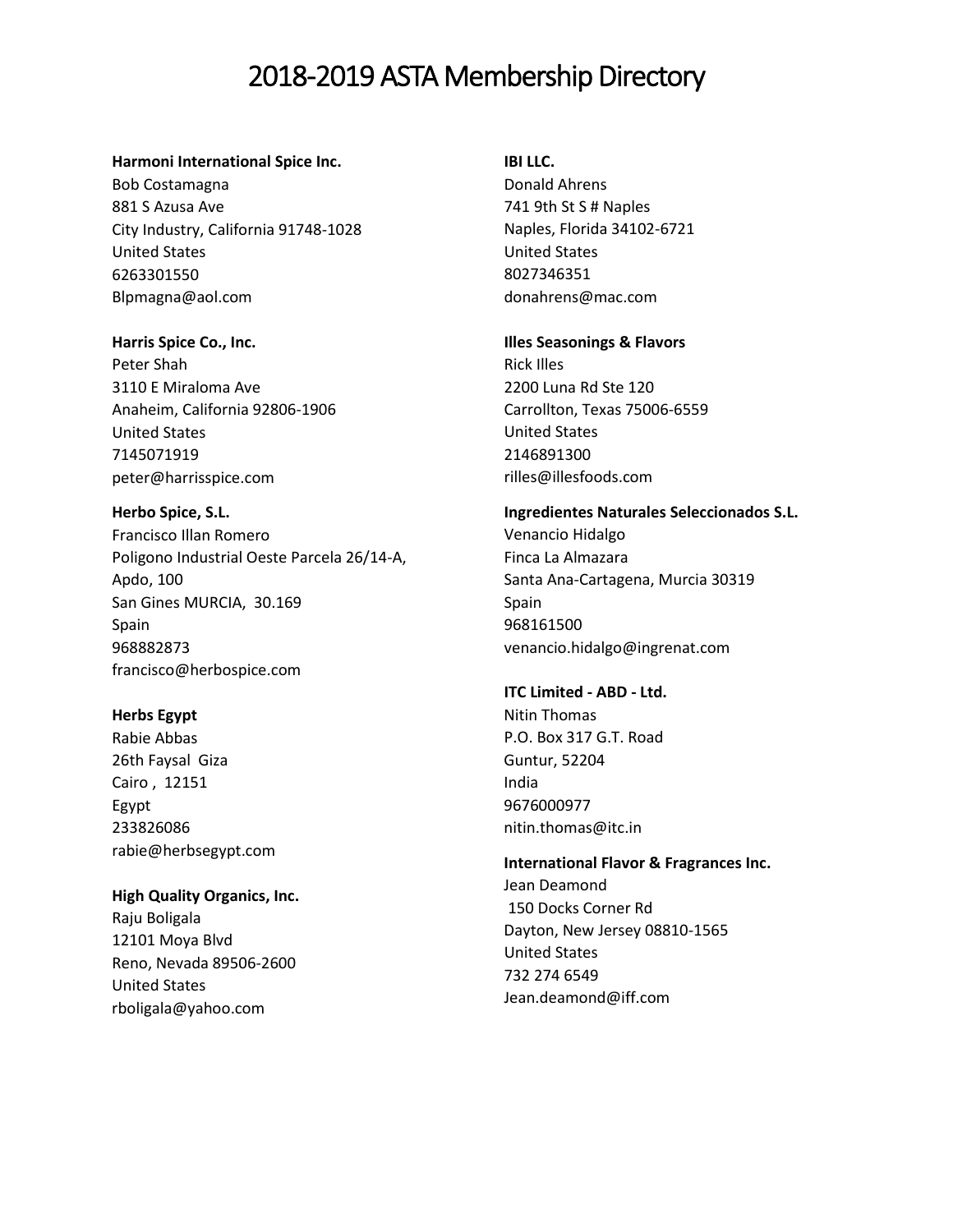#### **Watkins Co.**

Raul Pero 150 Liberty St Winona, Minnesota 55987-3707 United States 9529558210 raul.pero@watkins1868.com

#### **Jabs International**

Bhaskar Shah Plot No A-350, M.I.D.C. T.T.C. Industrial Area, Mahape Navi Mumbai 400 708 India jabs@vsnl.com

**Jain Farm Fresh**  Kristen Skinner 2525 Cooper Ave Merced, California 95348-4313 United States kristen.skinner@cascade.com

**John H. Elton, Inc.**

Ron Elton 11821 Queens Blvd Forest Hills, New York 11375-7201 United States 7185208900 rone@jhelton.com

**Joseph Adams Corporation**

Patrick Adams Po Box 583 Valley City, Ohio 44280-0583 United States 3302259135 patjosaco2@frontier.com

### **Juan Jose Albarracin, S.A.**

Jose Albarracin Ctra. Madrid Km. 387.3 Pol. Ind. Cabezo Cortado Espinardo, Murcia 30.1 Spain 968879504 jose.albarracin@jjalbarracin.com

**K.H.L. Flavors, Inc.** Peter Landes 5925 63rd St Maspeth, New York 11378-3436 United States 7188948200 plandes@khlf.com

**Kalsec, Inc.** Gary Augustine 3713 W Main St Po Box 50511 Kalamazoo, Michigan 49006-2842 United States 2693499711 GAugustine@kalsec.com

#### **Kraeuter Mix GmbH**

Christoph Mix Wiesentheider Str 4 Abtswind, 97355 Germany 9383204240 cm@kraeuter-mix.de

#### **Kutas Group**

Kazim Gurel 1140 Sok Zeytinlik No. 57 Yenisehir, İzmir 35120 **Turkey** 2324332312 Kazim\_gurel@kutas.com.tr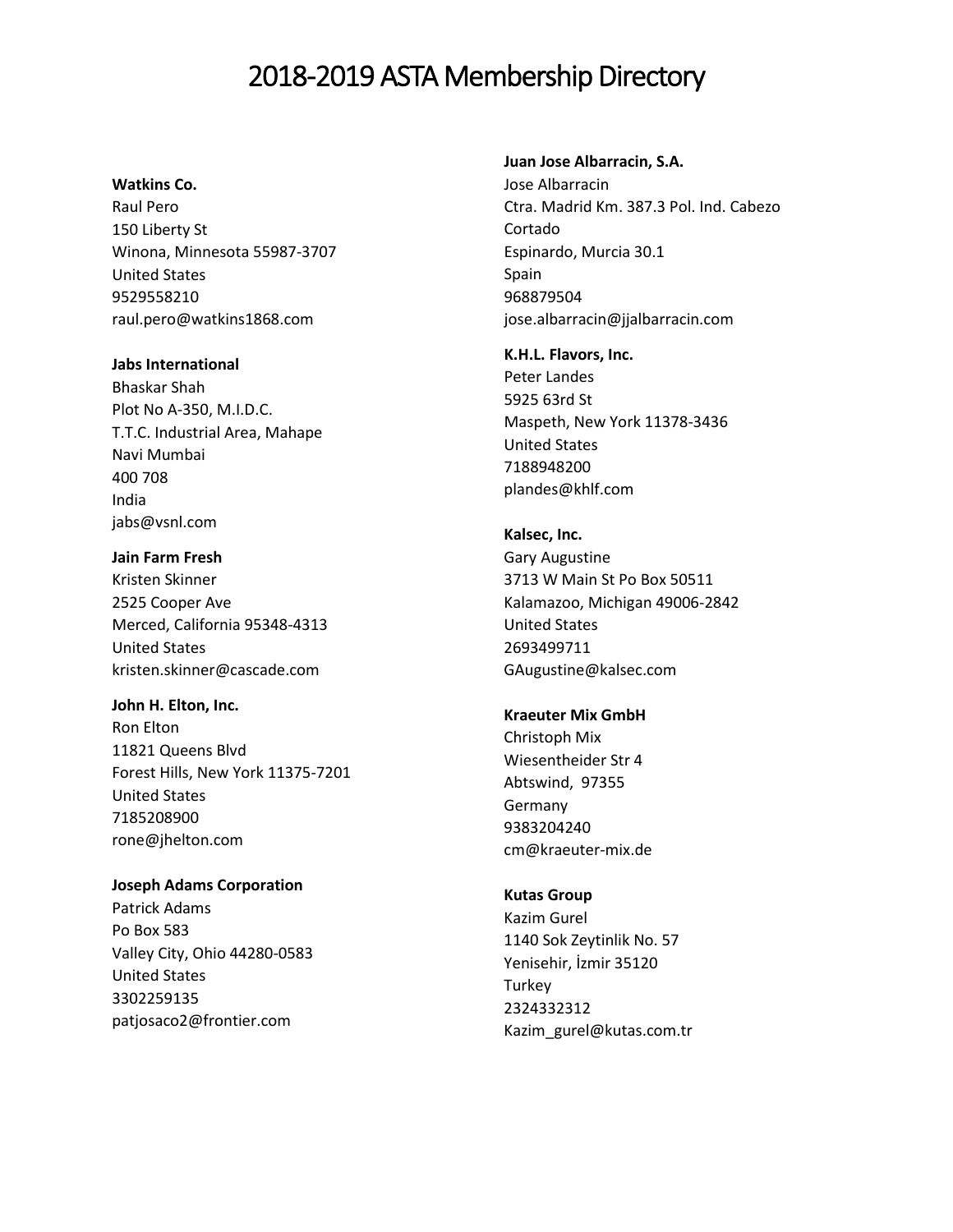### **L&C Distributing, Inc.**

Robert Gonzalez 2324 Loma Ave S El Monte, California 91733-2520 United States 6265795678 robertg@lcdistributing.com

**Life Spice Ingredients**  Michael Masterangelo 13118 W Trails End Ct Homer Glen, Illinois 60491-8166 United States 3122740073 michael@lifespiceingredients.com

**Ludwig Mueller Co., Inc.** Neil Caplan 366 N Broadway Ste 204 Jericho, New York 11753-2000 United States 5163948181 neilc@ludwigmueller.com

**MANE Inc.**

Bridget McElfresh 2501 Henkle Dr Lebanon, Ohio 45036-7794 United States 5132489876 bridget.mcelfresh@mane.com

**Max Van Pels**  Edward Sands [111 N Central Ave](javascript:void(0);) [Hartsdale, New York 10530-1903](javascript:void(0);) [United States](javascript:void(0);) 914 761 3390 [maxvanpels@verizon.net](mailto:maxvanpels@verizon.net)

#### **McClancy Seasoning Co.**

Dave Zoglman One Spice Road Fort Mill, South Carolina 29715 United States 8035482366 dave.zoglman@mcclancy.com

**McCormick & Co., Inc.** Roger Lawrence 211 Schilling Cir Hunt Valley, Maryland 21031-1102 United States 4107717351 roger\_lawrence@mccormick.com

## **McCormick Global Ingredients Ltd**

Neil Dickens 31919 SMB 31 George Town, KY11208 Cayman Islands 3458144119 neil\_dickens@mccormick.com

## **Millar Importacao e Exportacao**

James Cherry Av. Eldes Scherrer Souza 2001 Cep Laranjeiras, 29165-680 Brazil james.cherry@millar.com.br

## **Mincing Overseas Spice Company**

Manoj Ruparelia 10 Tower Rd Bldg Kn Dayton, New Jersey 08810-1571 United States 7323559944 [manoj@mincing.com](mailto:manoj@mincing.com)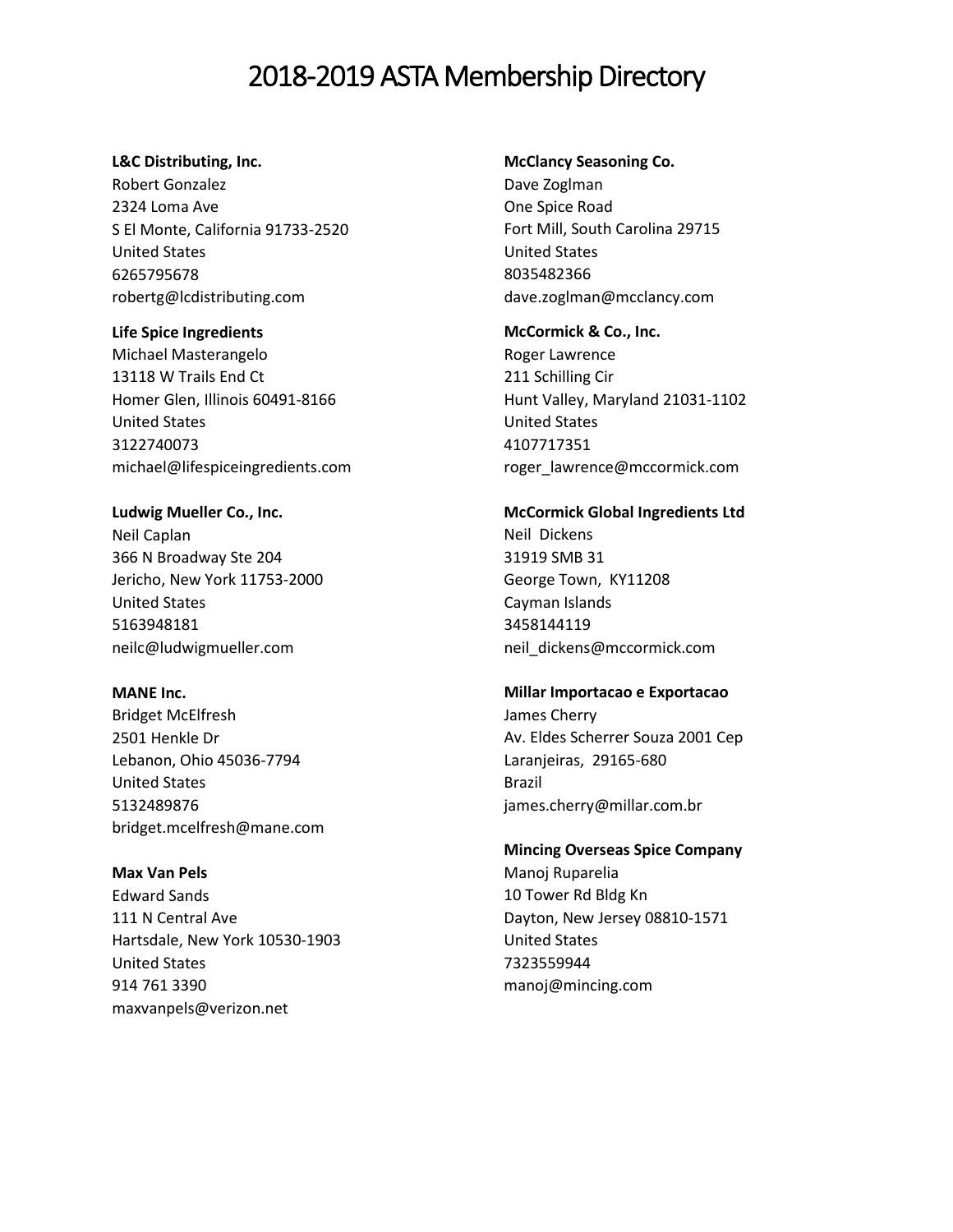#### **Ministry of Agriculture-Export Division**

Byron Henry Marcus Garvey Drive PO Box 504 Kingston, Jamaica, Jamaica 8769238878 exportpimento@cwjamaica.com

#### **Morris J. Golombeck, Inc.**

Avi Golombeck 960 Franklin Ave Brooklyn, New York 11225-2403 United States 7182843505 [avi@golombeckspice.com](mailto:avi@golombeckspice.com)

## **Morton & Bassett Spices**

Morton Gothelf 1400 Valley House Dr Ste 100 Rohnert Park, California 94928-4935 United States 4158838530 [Mgothelf@aol.com](mailto:Mgothelf@aol.com)

## **Nedspice US Inc.**

Tom Overby 2411 N. Oak Street, Suite 303A Myrtle Beach, SC 29577 United States 8434434007 [Toverby@nedspice.com](mailto:Toverby@nedspice.com)

## **Olam Spices and Vegetable Ingredients**

Vinayak Narain 205 E River Park Cir Ste 310 Fresno, California 93720-1572 United States 5594466481 vinayak@olamnet.com

#### **Olde Thompson**

Jeff Shumway 3250 Camino Del Sol Oxnard, California 93030-8998 United States 8059830388 jshumway@oldethompson.com

#### **Olympic Nature**

Chris Trikkas Inachos, Argolidas Argos 21200 Greece 30 27510317613 chris@olympicnature.com

## **Oregon Spice Company**

Patty Boday 13320 Ne Jarrett St Portland, Oregon 97230-1093 United States 5032380664 patty@oregonspice.com

### **Organic Spices Inc.**

John Chansari 4180 Business Center Dr Fremont, California 94538-6354 United States 5104401044 john@organicspices.com

## **Pacific Basin Partnership Inc.**

Mark Barnett 30b Ba Trieu St 3rd Floor Hoan Kiem, Ha Noi 10000 Vietnam 8490340432 markbarnett@pbpspice.com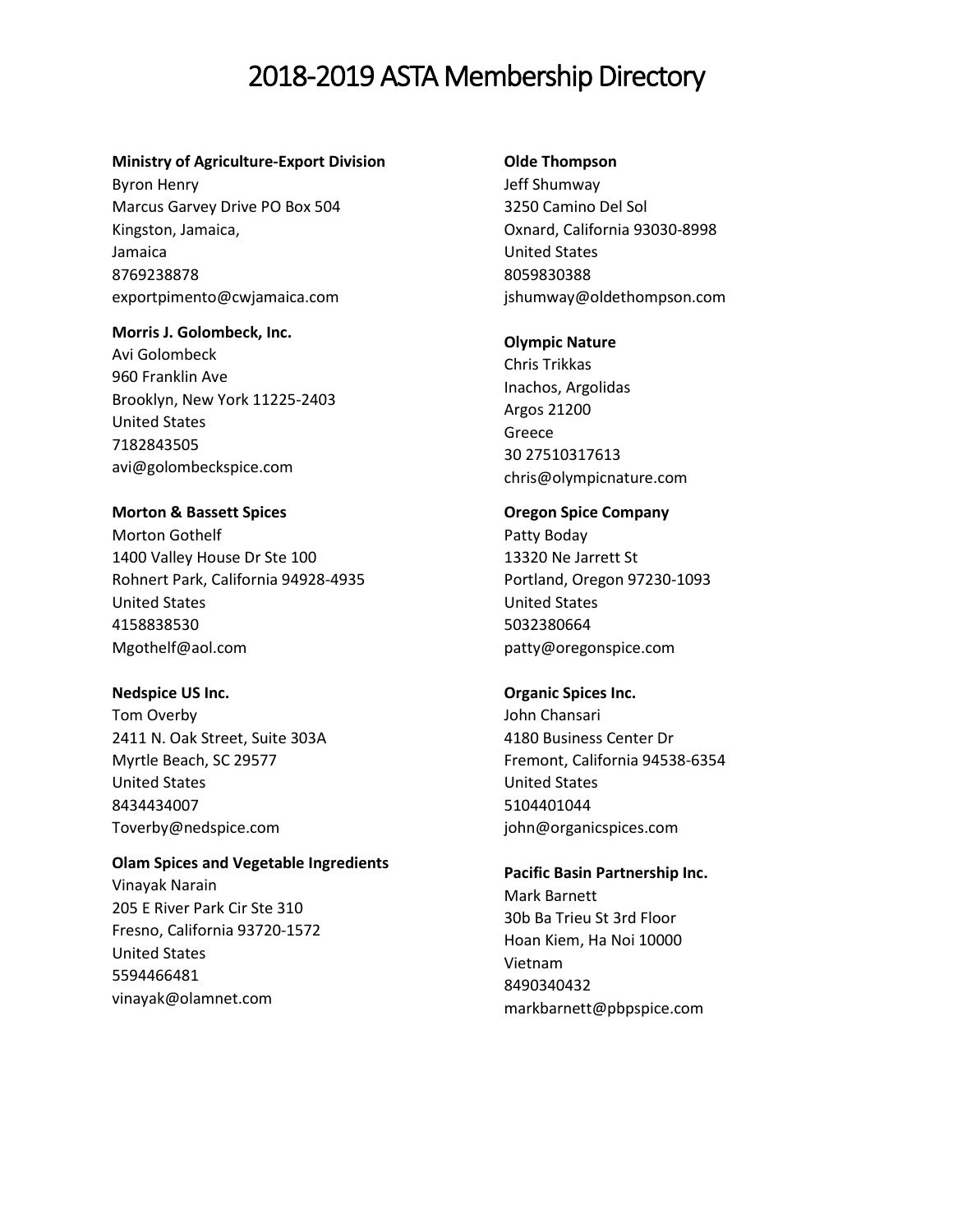#### **Pacific Spice Company**

Gershon Schlussel [6430 E Slauson Ave](javascript:void(0);) [Commerce, California 90040-3108](javascript:void(0);) [United States](javascript:void(0);) 323 726 9190 gerhson@pacspice.com

**Paprimur, S.L.**  Carlos Navarro-Quercop C/Baco 24 Fortuna, Murcia, 30620 Spain 9686870000 calidad@paprimur.es

**Pimursa S.L.** Jose Sanchez Finca Lo Navarro, 10 Cabezo De Torres, Murcia 30110 Spain 968879999 [jmsanchez@pimursa.es](mailto:jmsanchez@pimursa.es)

**Polytrade International, Inc.** Stephen Bermingham 255 Golden Beach Dr Golden Beach, Florida 33160-2224 United States 3057059989 [polytrad@bellsouth.net](mailto:polytrad@bellsouth.net)

**PT East Indian Agency Products** Masakazu Shiga 14-15 Nihonbashi-Odenmacho Chuo-ku, Tokyo 103-0011 Japan 336656224 masakazushiga2014@gmail.com

#### **PT. Gorom Kencana**

W Winarto Jalan Tanjungsari Mas No. 1 Surabaya, 60187 Indonesia 85224053201 winarto@hotmail.com.hk

#### **Pure Ground Ingredients**

Stacy Kixmiller 2500 Arrowhead Dr Ste 1 Carson City, Nevada 89706-0791 United States stacy@puregroundingredients.com

## **Ramon Sabater, S.A.**

Pepe Sabater Alto De Las Atalayas, 231 Cabezo de Torres, Murcia 30110 Spain 968879900 psabater@rsabater.com

## **Red Monkey Foods**

6751 W. Kings Street Springfield, MO 65802-7306 United States 417 391 3700 aslaybaugh@redmonkeyfoods.com

## **Riega Foods**

Brad Gampper 3517 Enterprise Dr Ste C Kansas City, Missouri 64129-1693 United States brad@riegafoods.com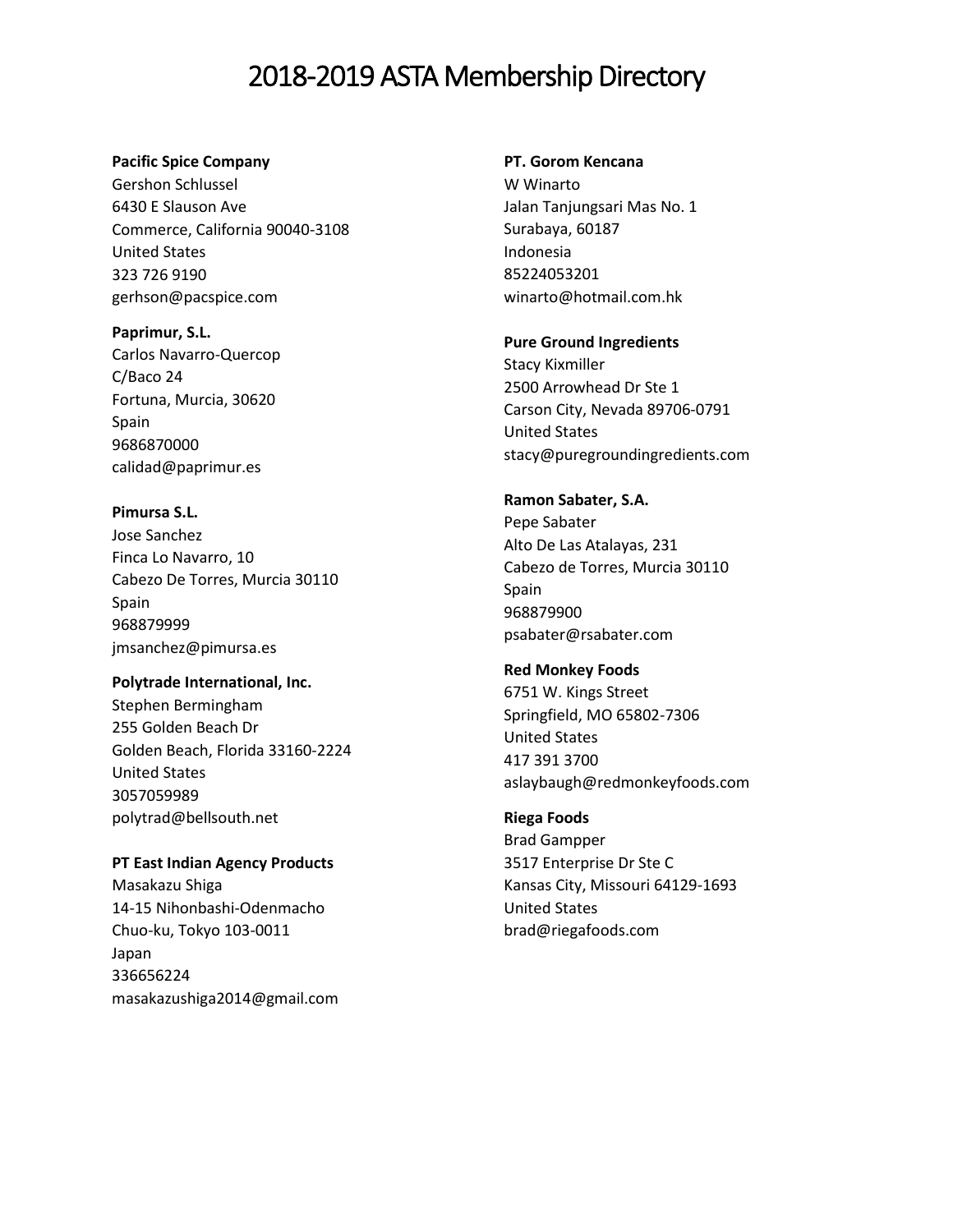## **Rio Valley Chili Inc.**

David Holzrichter [19467 E Blevins St](javascript:void(0);) [Oakland, Illinois 61943-5286](javascript:void(0);) [United States](javascript:void(0);) 217 246 7834 dh33301@gmail.com

#### **San Francisco Herb Company**

Daniel Rejas 250 14th St San Francisco, California 94103-2420 United States daniel@sfherb.com

## **Santis S.A.R.L.**

Khalid Bennani 7 Rue Abou Ghaleb Chiani Casablanca , 20100 Morocco 2.12522E+11 santis@santis-co.com

## **Saratoga Food Specialties**

Laurel Cady 771 W Crossroads Pkwy Bolingbrook, Illinois 60490-3513 United States 6309938722 lcady@smithfield.com

## **Seco Spice Company**

Edward Ogaz 6440 Vista Valley Trl Las Cruces, New Mexico 88007-6069 United States 5752339000 secospice@secospice.com

#### **Sensient Natural Ingredients**

Ryan Goularte 151 S Walnut Rd Ofc Box Turlock, California 95380-5127 United States 2096346235 ryan.goularte@sensient.com

## **Shandong Garlic Company**

Eric Lee 88 E Main St Ste H303 Mendham, New Jersey 07945-1832 United States 9087666555 e.lee@shandong-garlic.com

## **Shandong Manhing Spice Co., Ltd.**  Marshall Hao

No. 1, Wanxing Road, Yangzhuang Laiwu 271100 China sales34@garlicginger.com

## **Shashi Foods Inc.**

Rajay Shah 55 Esandar Drive Toronto, Ontario M4G4H2 Canada 4166450611 rajay@clarius.ca

## **Silva International, Inc.**

Kent DeVries 523 N Ash St Po Box 571 Momence, Illinois 60954-1335 United States 8154723535 kdevries@silva-intl.com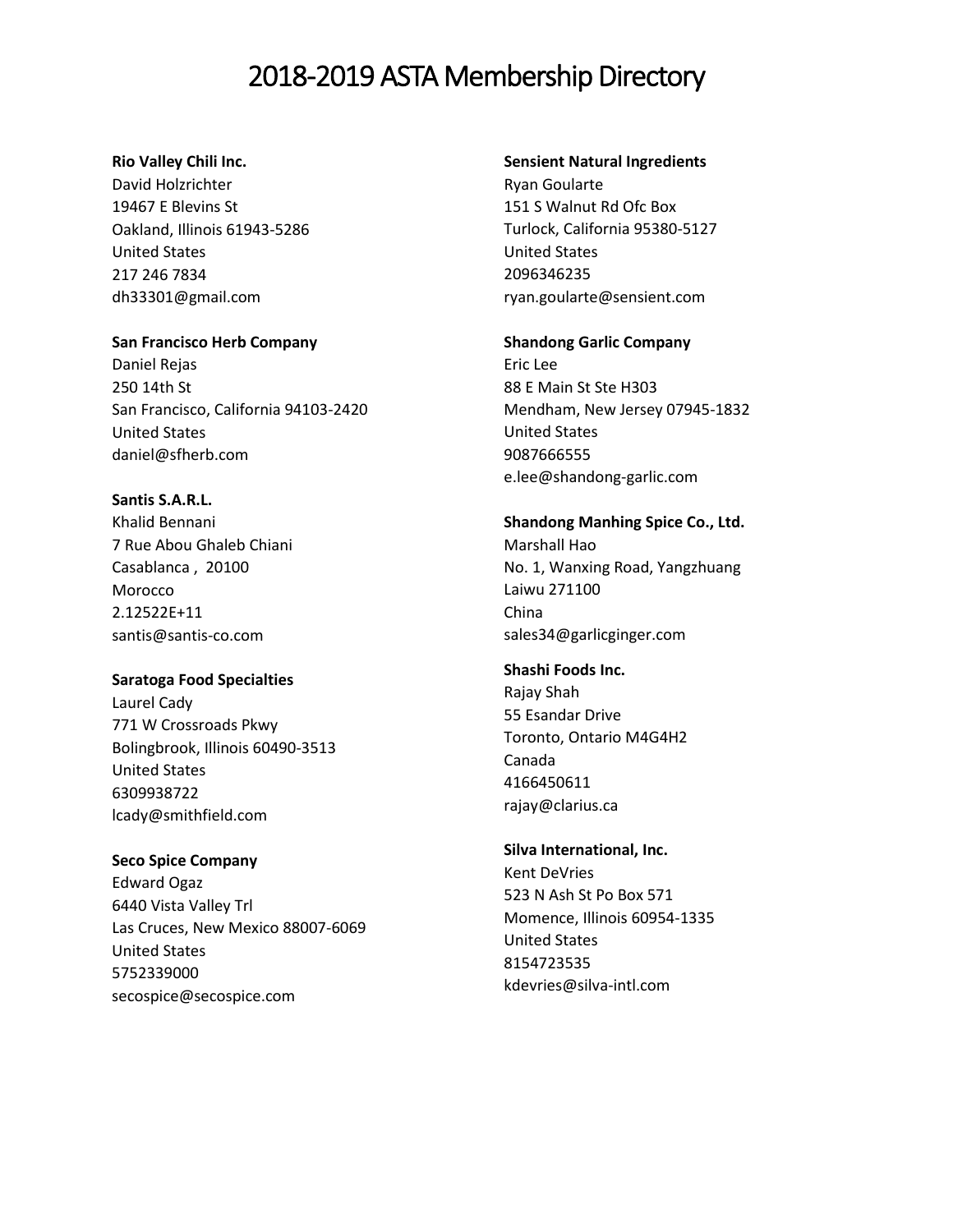#### **Southeastern Mills, Inc.**

Dianne Tallent 333 Old Lindale Rd Se Rome, Georgia 30161-6769 United States 7062908308 dtallent@semills.com

## **Soya International**

Sonu Arora 100 Duffy Ave Ste 510 Hicksville, New York 11801-3636 United States 5166907692 sonu.arora@soya-group.com

## **Spice Chain Corporation**

Tom Schmidt 9 Elkins Rd E Brunswick, New Jersey 08816-2006 United States 7325181100 toms@spicechain.com

## **Spice Land**

Bishara Sirafim Street 34, Block 13013, Part #1 Obour City Cairo, 11828 Egypt 461039014 bishara\_sirafim@spiceland.com.eg

**Steamlab Sterilization Food A.S.**  Ceren Yuksel Aegean Free Trade Zone Kursad Sk. No 15 Gaziemir, Izmir, **Turkey** 5300601124 ceren.yuksel@steamlab.com.tr

**Swee Choon Co.**  Kapil Sharma

[11 Link Road](javascript:void(0);) [Singapore](javascript:void(0);) 619032 kirpam120@gmail.com

## **Synthite Industries Ltd.**

George Paul 1006 S Euclid Ave Oak Park, Illinois 60304-2012 United States 9.14843E+11 synthite@synthite.com

## **Tampico Spice Company, Inc.** Richard Martinez 5941 S Central Ave Po Box 1229 Los Angeles, California 90001-1128 United States 3232353154 richard@tampicospice.com

## **The Celestial Seasonings Div**

Doug Brandmier 4600 Sleepytime Dr Boulder, Colorado 80301-3284 United States 3035811220 doug.brandmier@hain.com

**The Doug Jeffords Company, Inc.**  McKinley Thomason 116 Seaboard Ln Franklin, Tennessee 37067-8218 United States 6153730044 mckinley@dougjeffords.com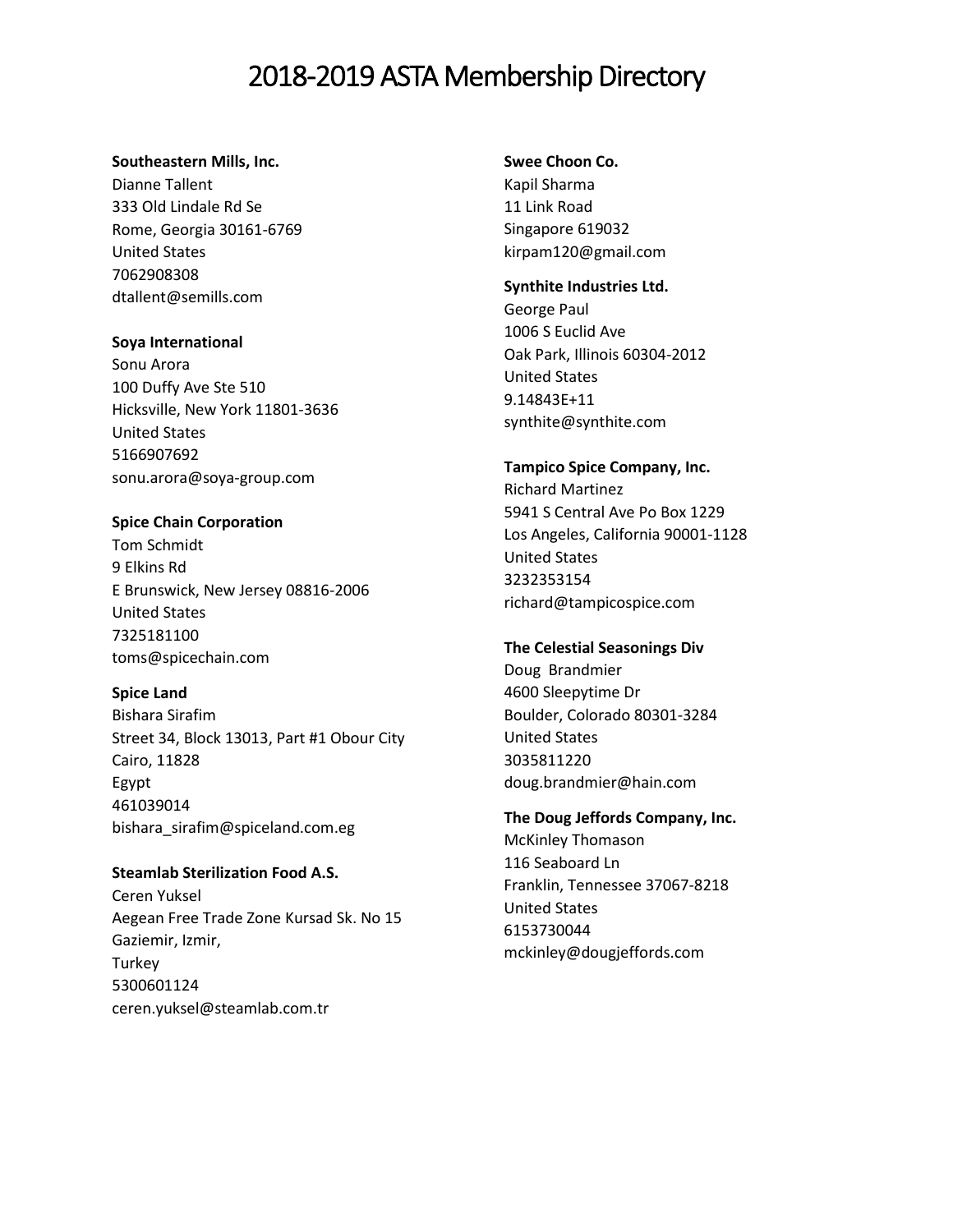#### **The Spice House, Ltd.**

Alex Wilkens 1941 Central St Evanston, Illinois 60201-2277 United States 4142587727 alex@thespicehouse.com

#### **The Spice Hunter, Inc.**

Eric Stever 184 Suburban Rd Sn Luis Obisp, California 93401-7502 United States 8055978940 estever@spicehunter.com

## **Transit Trading Corp.**

Gilda Tennenbaum 196 W Broadway # 198 New York, New York 10013-2901 United States 2129251020 ttcspices@aol.com

## **Trilogy Essential Ingredients**

Rob Haedrich 4620 Mercedes Dr Belcamp, Maryland 21017-1223 United States 4106120691 RHAEDRICH@CITRUSANDALLIED.COM

## **United Garlic Ingredients, Inc.**  Bob Tice 1545 Crossways Boulevard Suite 250 Alexandria, Virginia 22320 United States 7577773548

bob.tice@unitedgarlic.com

## **Vanns Spices**

Nick Cotti [1716 Whitehead Rd Ste A](javascript:void(0);) [Baltimore, Maryland 21207-4029](javascript:void(0);) [United States](javascript:void(0);) 404 275 1311 nick@vannspices.com

## **Vicente Bravo S.L.**

Vicente Bravo Pujante C. Cortado Espinardo, Murcia 30100 Spain 968880998 mail@vicentebravo.com

## **Vietnam Th&D**

Tran Hoai Duong [412](javascript:void(0);) B1 Phố [Giang Vo](javascript:void(0);) [Hanoi](javascript:void(0);) [Vietnam](javascript:void(0);) tranduong@fpt.vn

## **Webb James SRL**

Alessandra Mannozzi Via Delle Cateratte 84 Int. 11 Livorno, 57122 Italy 586884282 purchasing@webbjames.com

## **Whole Herb Company**

J.R. Ayala [19800 8th St E](javascript:void(0);) [Sonoma, California 95476-3805](javascript:void(0);) [United States](javascript:void(0);) 707 935 1077 jra@wholeherbcompany.com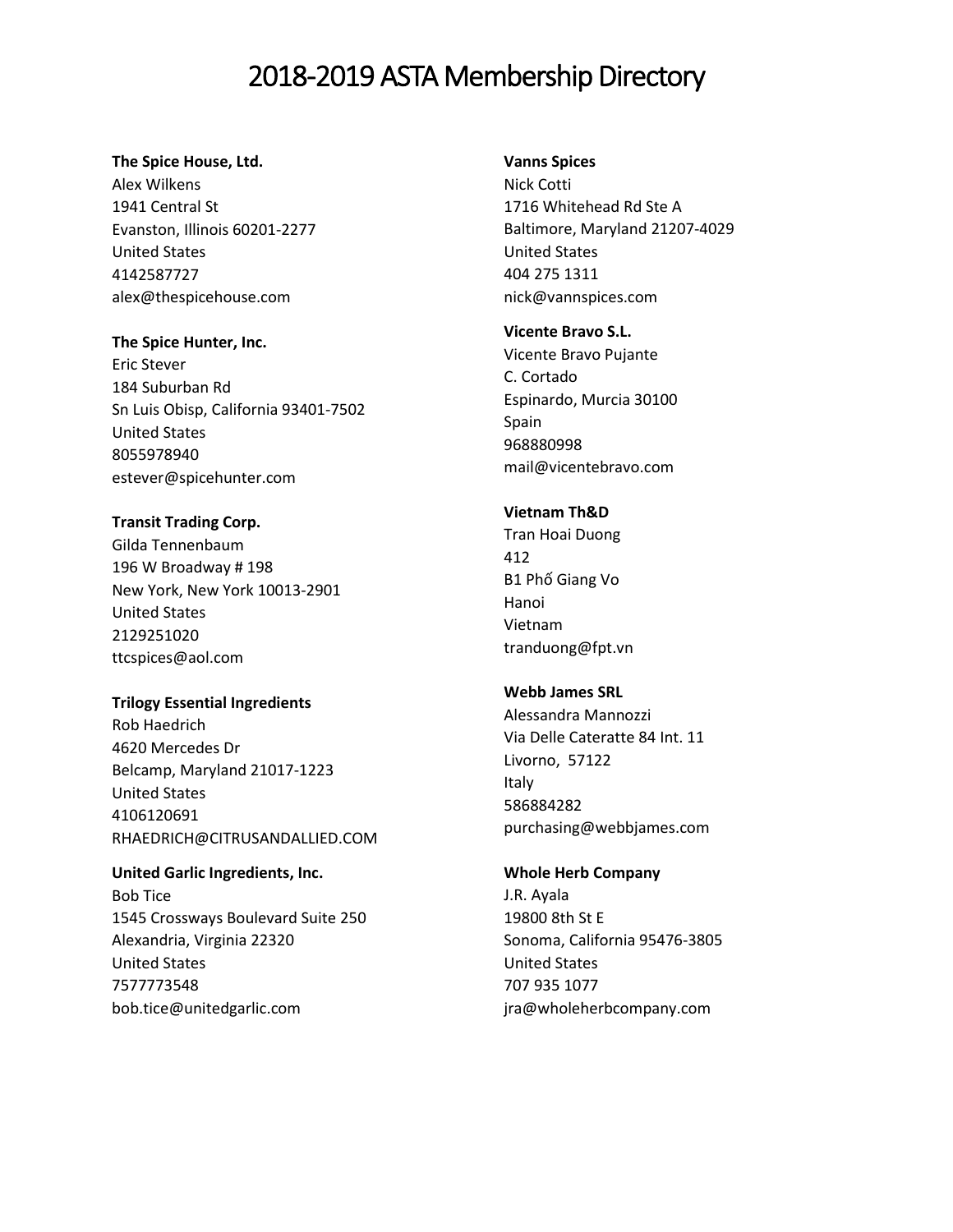### **Winfield (Linyi) Food Co., Ltd.**

Wei Si Zhang Xixijiang Village, Xingiao Town Linyi, Shandong China 2223117028 zhangweisi@cn-winfield.com

#### **Wixon Inc.**

Colin Keating 1390 E Bolivar Ave St Francis, Wisconsin 53235-4506 United States 4147693000 colin.keating@wixon.com

**Wm. E. Martin & Sons Co., Inc.** Spencer Martin 55 Bryant Ave Ste 300 Roslyn, New York 11576-1158 United States 5166052444 spencer@martinspices.com

## **Woodland Foods**

Randy Kleiboer 36928 N Deer Trail Dr Lake Villa, Illinois 60046-6732 United States 8476937675 rkleiboer@woodlandfoods.com

## **Worlee NaturProdukte Gmbh**

Michiel Blijdenstein Grusonstr 22 Hamburg, 22113 Germany 40 733330 [mcblijdenstein@worlee.de](mailto:mcblijdenstein@worlee.de)

## ASSOCAITE MEMBERS

**Agusa Inc.**  Jeff Babb

1055 S 19th Ave Lemoore, California 93245-9747 United States 5599244785 jeff.babb@agusa.biz

#### **Anders Mattsson Agentur**

Anders Mattsson Box 2043 Hovas, SE-43602 Sweden 31285240 a.mattsson@mattsson-agentur.se

#### **ARC Specialty Products, Balchem Corp.**

Robert Bogart [52 Sunrise Park Rd](javascript:void(0);) [New Hampton, New York 10958-4703](javascript:void(0);) [United States](javascript:void(0);) 845 326 5636 bbogart@balchem.com

## **Biomerieux Industry**

Joy Dellaringa 595 Anglum Rd Hazelwood, Missouri 63042-2320 United States 3149101059 joy.dellaringa@biomerieux.com

#### **BRC Global Standards**

Sebnem Karasu 55 E Monroe St Ste 3800 Chicago, Illinois 60603-6030 United States 8475216942 sebnem.karasu@brcglobalstandards.com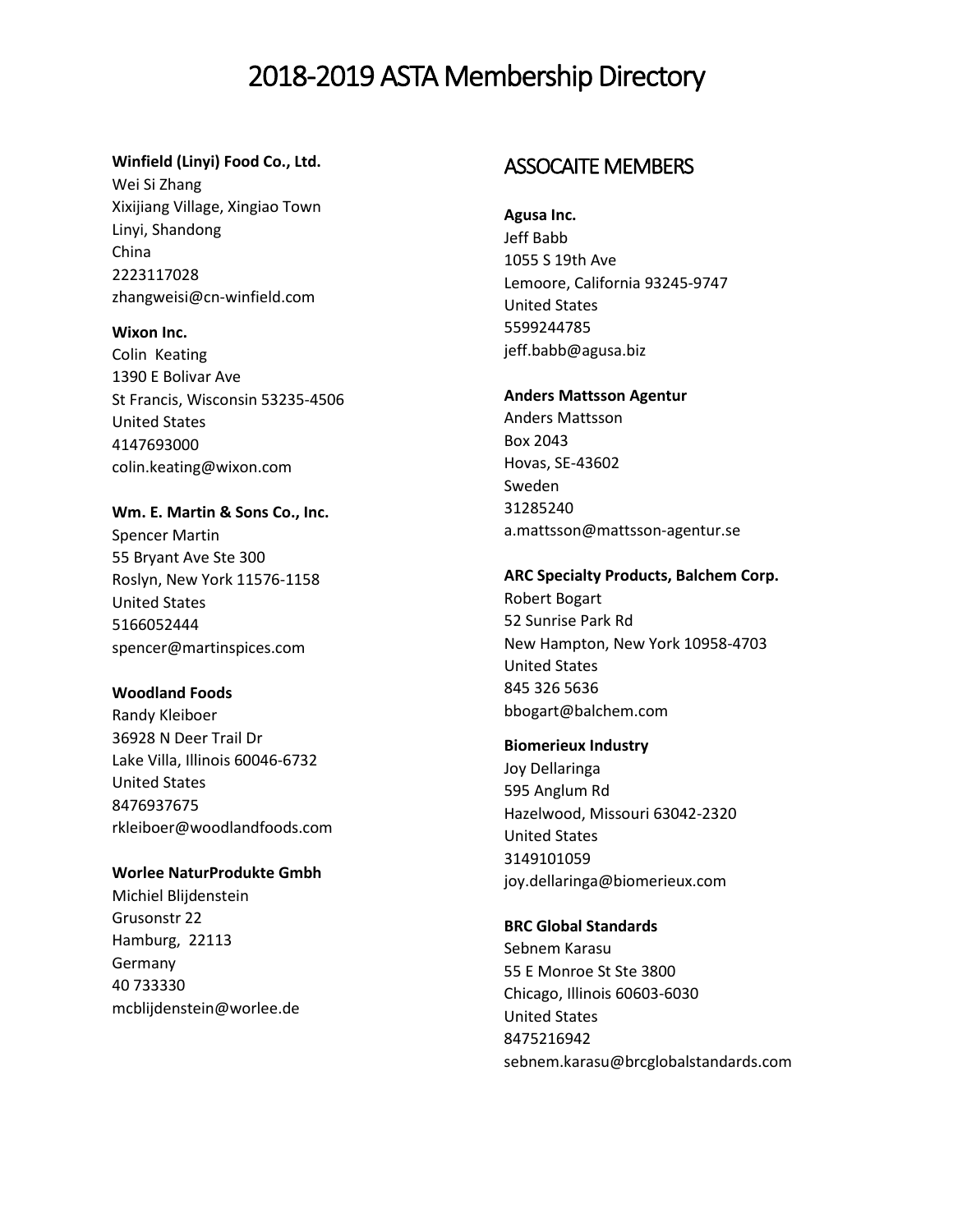#### **British Pepper And Spice Co Ltd**

John Hill Rhosili Road Brackmills Northampton, NN4 7AN **Netherlands** 4.47771E+11 john.hill@britishpepper.co.uk

#### **Buhler Group**

Aidin Milani 2385 Arch Airport Rd Ste 300 Stockton, California 95206-4405 United States 2099838400 aidin.milani@buhlergroup.com

## **C.A.P.S. Inc.**

Elizabeth Harszy 13080 Hollenberg Dr Bridgeton, Missouri 63044-2409 United States 3147392002 eharszy@capsinc.net

#### **Carmi Flavor & Fragrance Co., Inc.**

Eliot Carmi [6030 Scott Way](javascript:void(0);) [Commerce, California 90040-3516](javascript:void(0);) [United States](javascript:void(0);) 800 421 9647 eliotcarmi@carmiflavors.com

## **Certified Laboratories, Inc.**

Martin Mitchell 65 Marcus Dr Melville, New York 11747-4232 United States 5165761400 mmitchell@800certlab.com

#### **Cosmed Group-ETO Sterilization**

Karen Burns 2500 Brunswick Ave Linden, New Jersey 07036-2497 United States 9088627077 kburns@cosmedgroup.com

#### **Egeon Ltd.**

Deniz Sensoy Bostanlı Mah. 2009. Sokak No:23/2 Karsiyaka, İzmir 35540 **Turkey** 9.05327E+11 deniz.sensoy@egeonimpex.com

## **El Clarin Spices, S.L.**

Pepe Luis Sanchez PO Box 20 Cabezo De Torres, Murcia, 30110 Spain 965976307 pepeluis.sanchez@el-clarin.com

## **Eurofins**

Carlos Navarro 8900 Beckett Rd West Chester, Ohio 45069-7054 United States 5152453590 carlosnavarro@eurofinsus.com

#### **Food Safety Net Services**

Alex Brandt 199 W Rhapsody Dr San Antonio, Texas 78216-3105 United States 2103408870 alex.brandt@fsns.com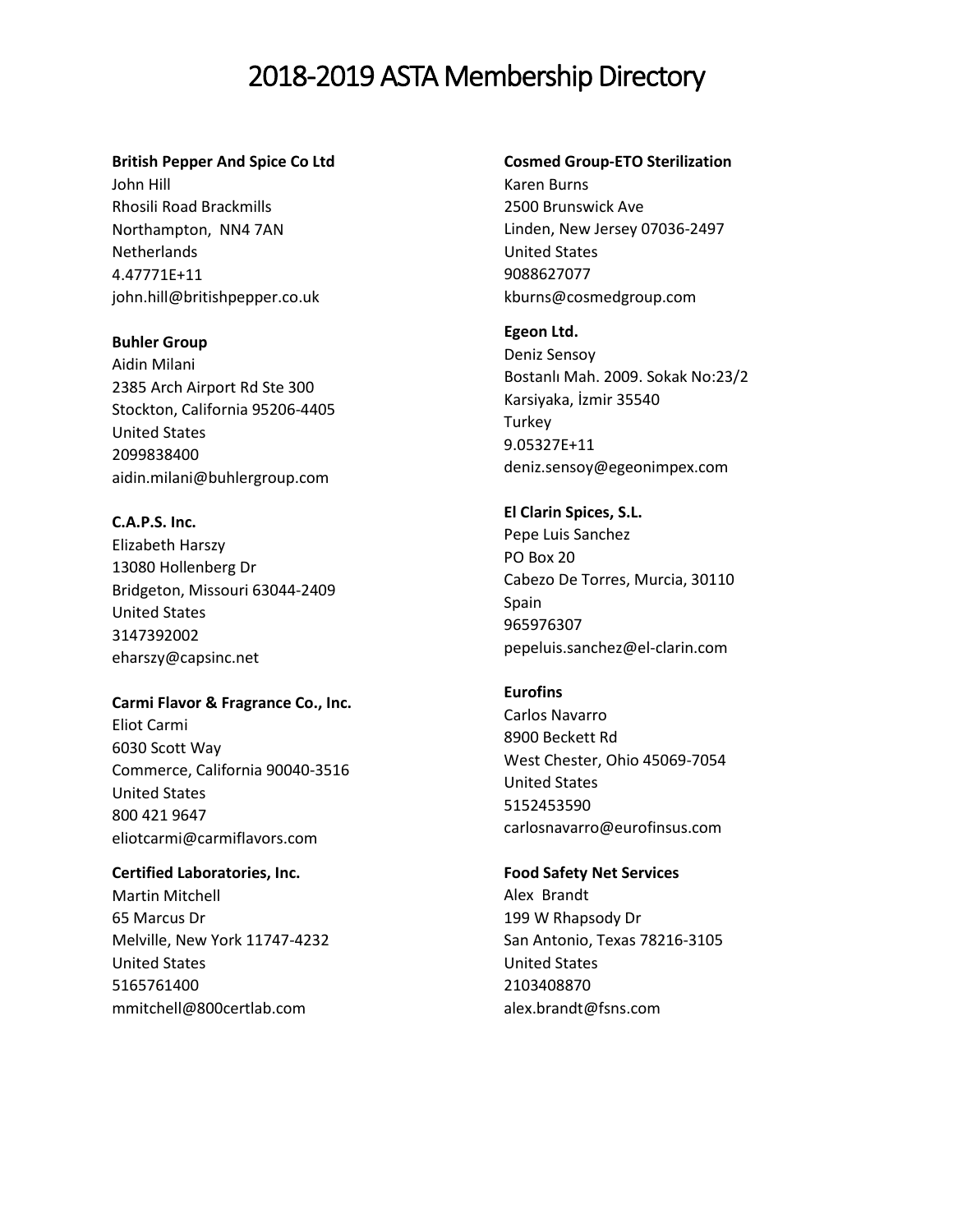#### **Foreign Trade Serviec Corp.**

Jeffrey Abels [614 Frelinghuysen Ave](javascript:void(0);) [Newark, New Jersey 07114-1356](javascript:void(0);) [United States](javascript:void(0);) 973 596 1040 jeff@ftslabs.com

## **Freddy Hirsch Group**

Julia Strydom Chr 11th Ave and Voortrekker Rd Maitland Cape Town, United States 2.70222E+12 julie.strydom@freddyhirsch.co.za

## **Gjedra Ltd.**

Anisa Qose Lagjia Barrikade, Rruga Ish Ushqimore Berat 5001 Albania anisa.qose@gjedra.al

## **G.S. Hall & Company, Ltd.**

Charles Hall 2 Carmont Place Mount Wellington, Auckland 1060 New Zealand 92700725 Charles.hall@gshall.co.nz

## **Glendale Warehouse & Distribution Corp.**

Frank Collette 742 Old Post Rd Edison, New Jersey 08817-4895 United States 7325161555 frank@glendalewh.com

#### **Heifer International**

Suzanne Munson 1 World Ave Little Rock, Arkansas 72202-2863 United States 5014103860 suzanne.munson@heifer.org

## **Hormel Foods Corporation**

Brent Brehmer 1 Hormel Pl Austin, Minnesota 55912-3673 United States 5074375614 bdbrehmer@hormel.com

## **IMCD US, LLC**

Alison Azar 14725 Detroit Ave Ste 300 Lakewood, Ohio 44107-4124 United States 2162288900 amazar@mfcachat.com

## **Indivate Inc.**  Bhavani Parameswar [12, Route 17N, #303](javascript:void(0);) [Mahwah, New Jersey 07430](javascript:void(0);) [United States](javascript:void(0);) bhavanip@indivateinc.com

## **J.M. Huber Corporation**

Tricia Szymanski 709 Haddon Rd Wilmington, Delaware 19808-4423 United States 3022344612 tricia.szymanski@huber.com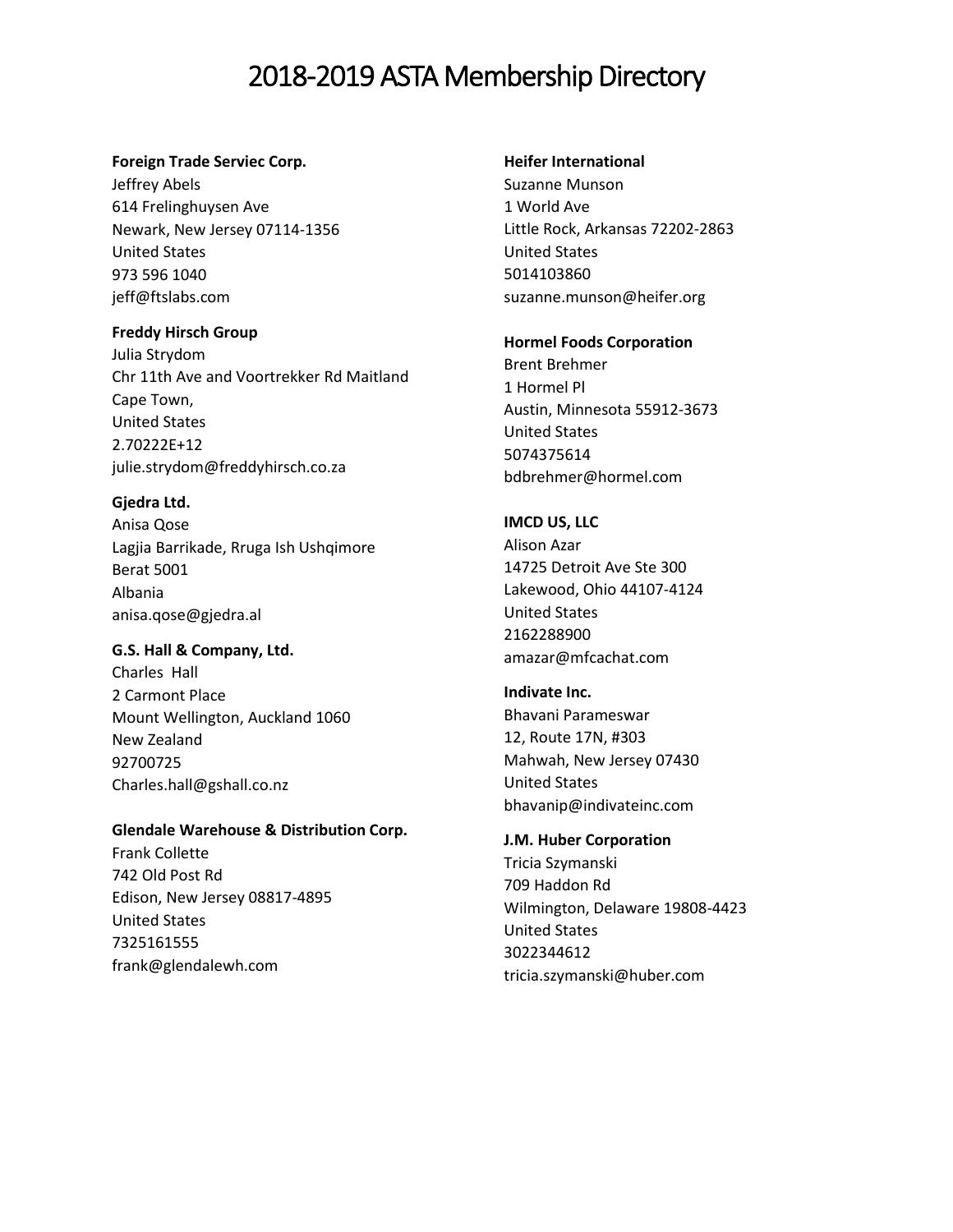#### **Johanson Transportation**

Larry Johanson 6446 Fairway Ave Se Ste 170 Salem, Oregon 97306-1443 United States 5594582200 ljohanson@johansontrans.com

#### **Joma Plastic Engineering**

Christian Scheck [Wolfholzgasse 14-16](javascript:void(0);) [Brunn am Gebirge, Niederösterreich 2345](javascript:void(0);) [Austria](javascript:void(0);) 43 43223633633 christian.scheck@joma.at

**K. Kobayashi & Co., Ltd.** Hiroshi Kobayashi P.O. Box 318 Kobe Port Kobe, 651-0191 Japan 783218431 kk-kobe@k-kobayashi.com

**Kellogg Co.**

Derrick Townsend 2 Hamblin Ave E Battle Creek, Michigan 49017-3560 United States 2699612505 derrick.townsend@kellogg.com

**Ken Lehat & Associates**  Ken Lehat [145 Hook Creek Blvd Ofc](javascript:void(0);) [Valley Stream, New York 11581-2205](javascript:void(0);) [United States](javascript:void(0);) 516 532 7259 ken@kenlehat.com

#### **Manufacturas Ceylan Ltd.**

Juan Margarit Calle Traginers No. 6 Poligono Vara de Quart Valencia, 46014 Italy 34963798800 export.import@ceylan.es

#### **Mars Foods Australia**

Alison Hoolihan 4 Corella Close P.O. Box 397 Wyong, New South Wales 2259 Australia 24389671 alison.hoolihan@effem.com

## **MateriaMed Gmbh**

Ghazal Ghorbani Josefstadterstarbe 43-45 Vienna , 1080 Austria g.ghorbani@materiamed.at

#### **Merieux NutriSciences**

John Szpylka 119 Seville Ct Address Line 2 Schererville, Indiana 46375-2467 United States 3125329738 john.szpylka@mxns.com

#### **Microtrol Sterilisation Services Private Limited**

Vikram Kalia Kiroalani Estate, Saki Vihar Road Mumbai, 400 072 India 2228570097 vikram@microtrol-india.com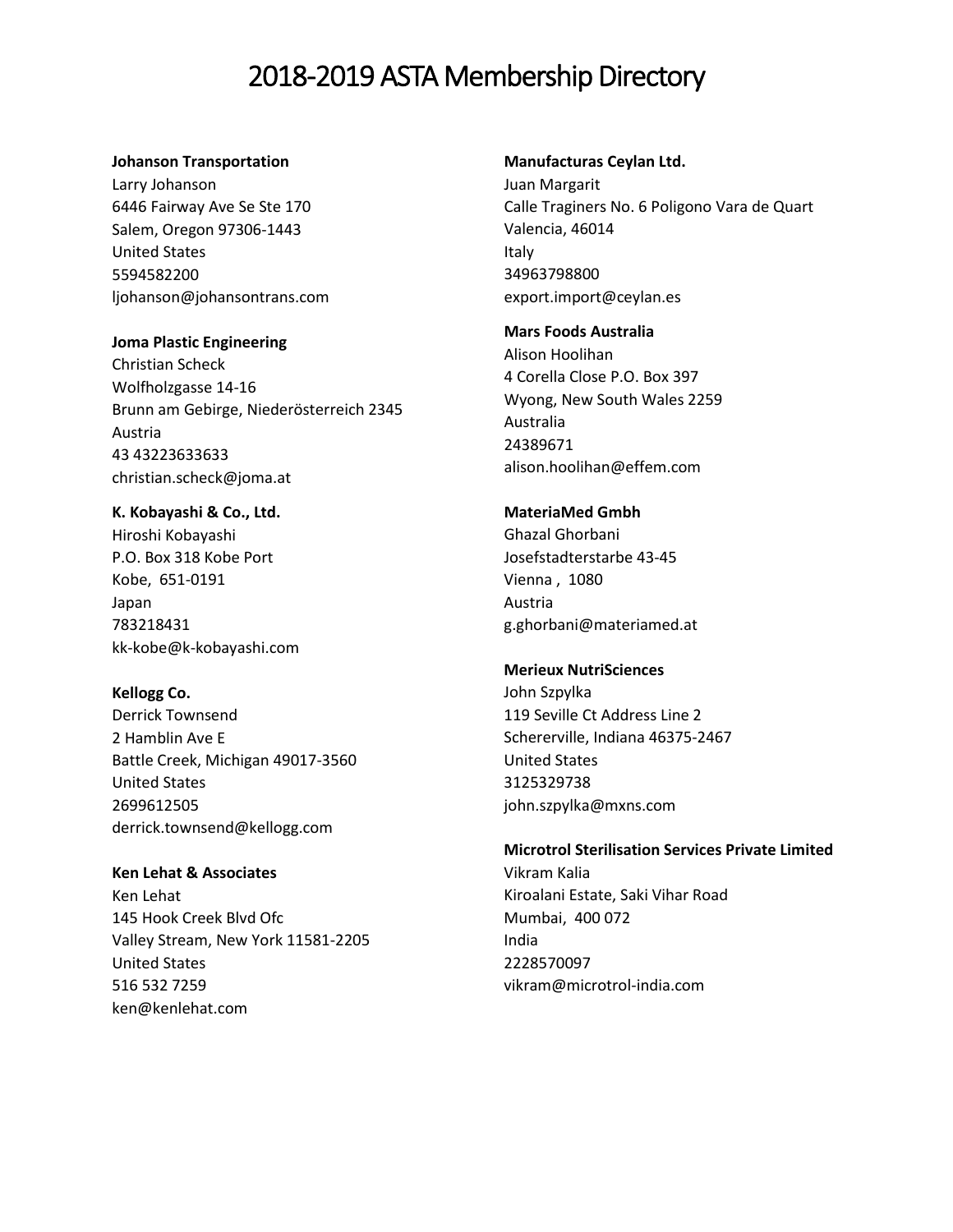## **MIDI Inc.**

Myron Sasser [125 Sandy Dr](javascript:void(0);) [Newark, Delaware 19713-1148](javascript:void(0);) [United States](javascript:void(0);) 302 737 4297 myron@midi-inc.com

**Nador Inc.**  Maxim Beaulieu

625 Rue Marais VANIER, Quebec G1M 2Y2 Canada maxim.beaulieu@nador.ca

## **NAPASOL A.G.**

Kari Graber Binningerstrasse 95 Allschwil 1, CH-4123 Switzerland 7014783020 kari.graber@napasol.com

## **NOVOLYZE**

Jena Roberts 185 Alewife Brook Pkwy Cambridge, Massachusetts 02138-1100 United States 695440877 jr@novolyze.com

**NSF Authen International**  Steph Clark [1341 Redwood Way](javascript:void(0);) Petaluma, [California 94954-6544](javascript:void(0);) [United States](javascript:void(0);)

[sclark@nsf.org](mailto:sclark@nsf.org)

#### **PepsiCo**

Kathy Kent-Riggs 7701 Legacy Dr Plano, Texas 75024-4002 United States 9723344297 kathy.riggs@pepsico.com

### **Profile Industries**

Steve DeJong Po Box 370 Rogers, Minnesota 55374-0370 United States 7634285858 steve@profile-ind.com

#### **Raphanel System SLU**

Carmen Andreo Cl. Jose Alarcon No. 7 Pol 1ND Carezo Murcia , 30100 Spain raphanel@raphanel.com

## **Roka Bioscience**

Phillip Berry 2825 Gabriella St Unit 613 Downers Grove, Illinois 60515-3992 United States 9086054673 pberry@rokabio.com

## **S.C. Ion Mos S.R.L.**

Andreea Badanoiu Rovine Str. 3 Bl. 65, Sect. 2 Bucharest, 721682 Romania 213522211 andreea.badanoiu@ionmos.eu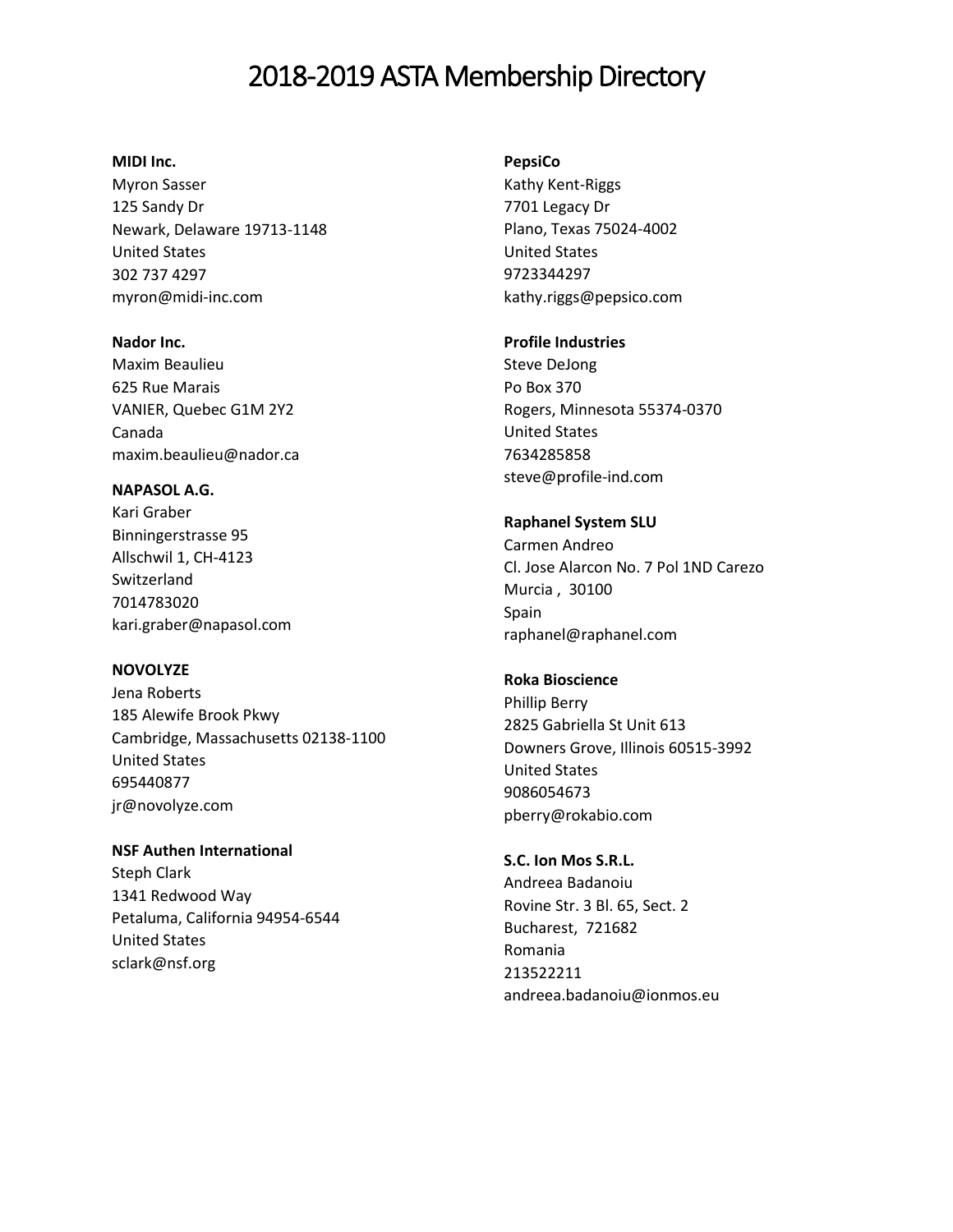## **Safesteril/ETIA**

Aaron Norris 7930 N 700 E Tippecanoe, Indiana 46570-9613 United States 5743537855 usa@safesteril.com

### **SGS North America**

Kevin Edwards 12 Vale Dr Mountain Lks, New Jersey 07046-1433 United States 9734617903 kevin.edwards@sgs.com

## **Solina Denmark**

Kjeld Danielsen Neils Bohrs Vej 55 Stilling Skanderborg, 8660 Denmark 89267888 kjeld.danielsen@solina-group.dk

### **Spices Board (Ministry of Commerce and Industry -**

K.R.K. Menon Sugandha Bhavan Palarivattom PO, N H By-Pass Cochin, Kerala 682 025 India 4842333610 ssqc@indianspices.com

**Sterigenics International, Inc.** Steve Markus 1541 Via Cassia Henderson, Nevada 89052-4122 United States 4023157978 smarkus@sterigenics.com

#### **TCI International Ltd.**

Simon Cripps Ember House 35-37 Creek Road East Melesey, KT8 9BE United Kingdom 2089797797 simon.cripps@tci-international.com

## **TEMA Process**

Koen Egberts Ir. R.R. van der Zeelaan 5 Wapenveld, Gelderland 8191 JH **Netherlands** ke@temaprocess.com

**The Industrial Fumigant Company** Chris Mueller 13420 W 99th St Lenexa, Kansas 66215-1365 United States 9137827600 cmueller@indfumco.com

## **United Safety Agents**

Claudio Innocenti [715 W Park Ave Unit 222](javascript:void(0);) [Oakhurst, New Jersey 07755-8008](javascript:void(0);) [United States](javascript:void(0);) 888 551 7403 Claudio@unitedsafetyagents.com

## **Ventilex**

Loree Thompson 4640 Emerald Way Middletown, Ohio 45044-8961 United States 5138744451 loree.thompson@ventilex.com